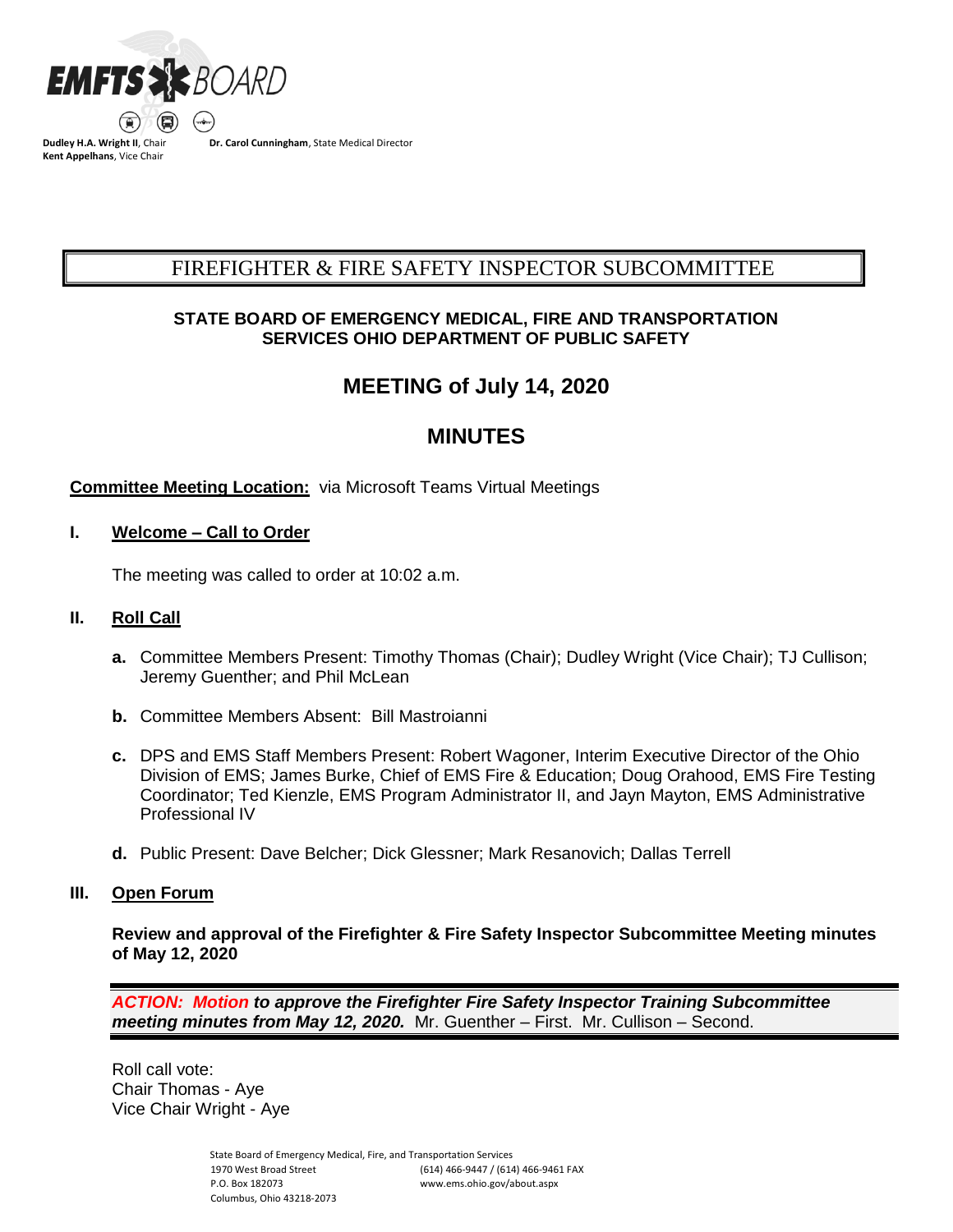Mr. Cullison - Aye Mr. Guenther - Aye Mr. McLean – Aye

The motion was approved unanimously.

# **IV. Interim Executive Director Wagoner report**

Director Wagoner provided a brief update on the status of a few groups with which the Ohio Division of EMS (ODEMS) is involved, which communicate frequently. A monthly call occurs with the Ohio Department of Public Safety's (ODPS) Director Stickrath, ODEMS, the Ohio Fire Chief's Association (OFCA) and The Fitzgibbon Group. This call continues to be very helpful for identifying trends, sharing information and improving communication among the participants. ODEMS also remains engaged in zone calls three mornings a week; in touchpoint calls with the Emergency Support Functions – 8 (ESF-8) public health partners at the Emergency Operations Center (EOC); and also in strike team calls when there are hot spots, which occur in an unpredictable fashion.

Lastly, Kris Miller, EMS Program Administrator II, and Director Wagoner will attend the board meeting at Tolles this week to present a certificate of recognition to Tim Detwiler, for his many years of service and quality education in his long-held role as EMS instructor there.

# **V. State Fire Marshal Report – Jack Smith**

Mr. Smith was not in attendance, so no report was given.

# **VI. Ohio Fire Organizations Reports**

# **a. Ohio Society of Fire Service Instructors (OSFSI) – Mr. Belcher**

Mr. Belcher was not available as a presenter, so no report was given.

## **b. Other**

There were no other reports.

#### **VII. DEMS Fire Education Report**

#### **a. Ohio Hall of Fame Fire Service & Ohio Fire Awards**

A ballot form was distributed to the committee members prior to the meeting. The question arose as to how to indicate an option of "none of the above". It was determined that this year that would be indicated either by not checking any box under the category in question, or writing in "none of the above". The ballot will be edited to add that option in 2021.

The votes from the attending committee members were conveyed by ballot, by four of the members, and by phone, by one of the members. The results will be tallied by the ODEMS staff and relayed to the Committee members after the meeting.

# **b. Request Approval for Fire Safety Inspector (FSI) Skill Sheets**

# **c. Request Approval for Hazard Recognition Officer (HRO) Skill Sheets**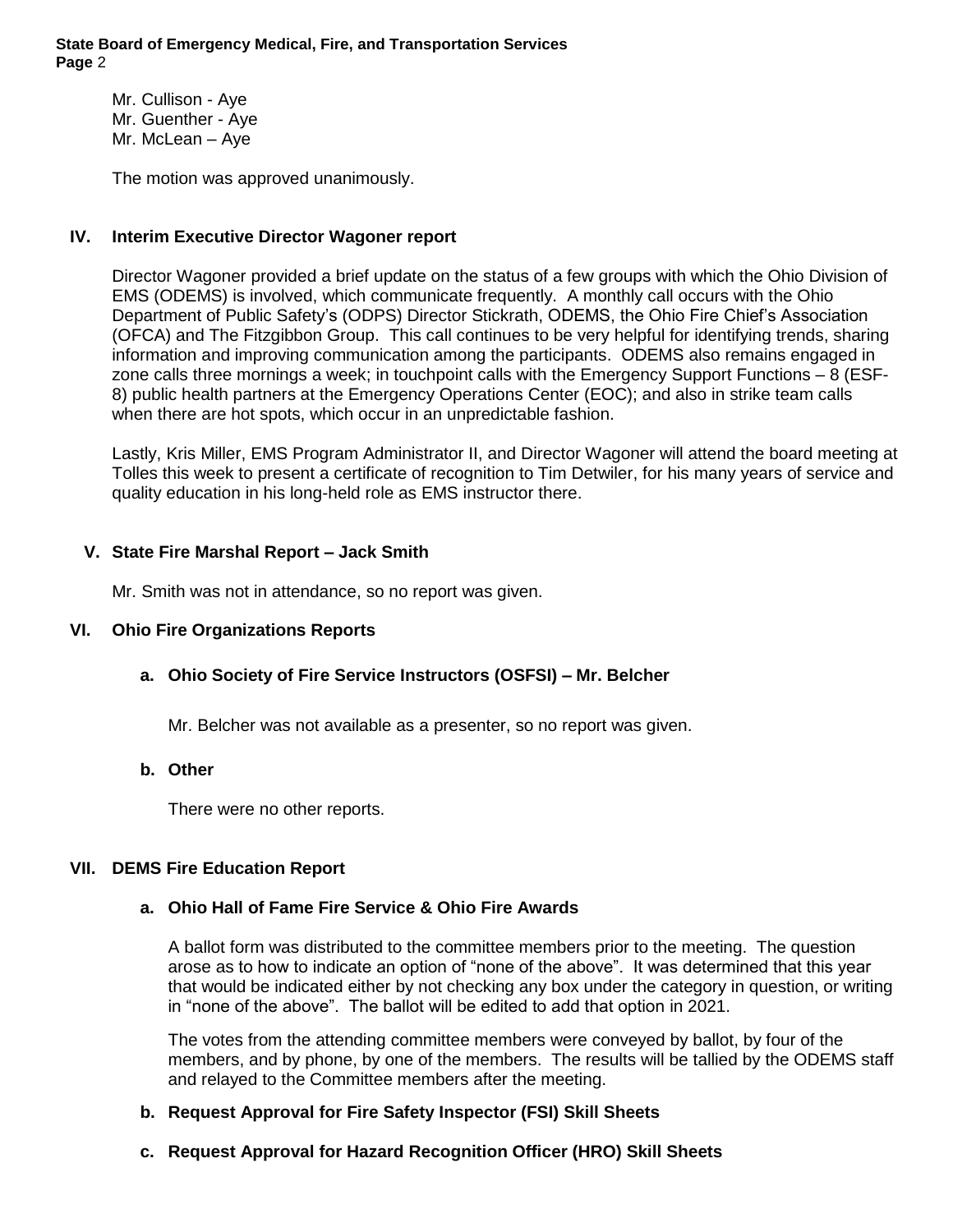#### **State Board of Emergency Medical, Fire, and Transportation Services Page** 3

Mr. Burke distributed the HRO and FSI skill sheets prior to the meeting.

The FSI skill sheet set was amended as requested by the Committee in the May 12, 2020 meeting.

*ACTION: Motion to approve the Fire Safety Inspector skill sheets as amended.*Mr. Cullison – First. Mr. Guenther – Second.

Roll call vote: Chair Thomas - Aye Vice Chair Wright - Aye Mr. Cullison - Aye Mr. Guenther - Aye Mr. McLean – Aye

The motion was approved unanimously.

Regarding approval of the HRO skill sheets, it was requested that the vote to approve them be tabled until the next meeting, to allow for further review. This item is tabled for approval at next meeting.

#### **VIII. Old Business**

## **a. Review Feed Back from Program Directors on HRO and FSI Skill Sheets**

This item was discussed under **VII. B.** and **c.,** above.

#### **b. Instructor Emeritus Review**

Chief McLean provided a handout describing the concept of the Instructor Emeritus position. This position would allow an instructor or inspector instructor to be allowed to teach with or without a valid instructor card. The position would require at least 20 years' experience as an instructor and affiliation with a chartered institution, among other requirements. This concept has been evolving since it was first introduced in 2017 when there was a loss of experts teaching the inspector class. In the ensuing discussion, Vice Chair Wright confirmed a rule change would be required. Mr. Burke offered to send the concept to the committee currently reviewing Instructor I and II updates under discussion at this time, so that it could be looked at alongside similar changes which will result in adoption 1403. Executive Director Wagoner agreed to send the Instructor Emeritus position concept to the committee to evaluate.

*Action Item:**to send the Instructor Emeritus position concept to the committee currently reviewing Inspector I and II rule changes, to evaluate in conjunction with those proposed updates.* - Executive Director Wagoner

#### **IX. New Business**

## **a. Distance Learning – James Burke and Mark Resanovich**

Mr. Resanovich facilitated a discussion from the subcommittee about the need for, and the best approach to, enhancing distance learning in anticipation of a potential prolonged COVID-19 pandemic. Mr. Burke pointed out that hybrid education, for classes other than the Fire Safety Inspector and Fire Instructor, is being allowed during this state of emergency, which is not